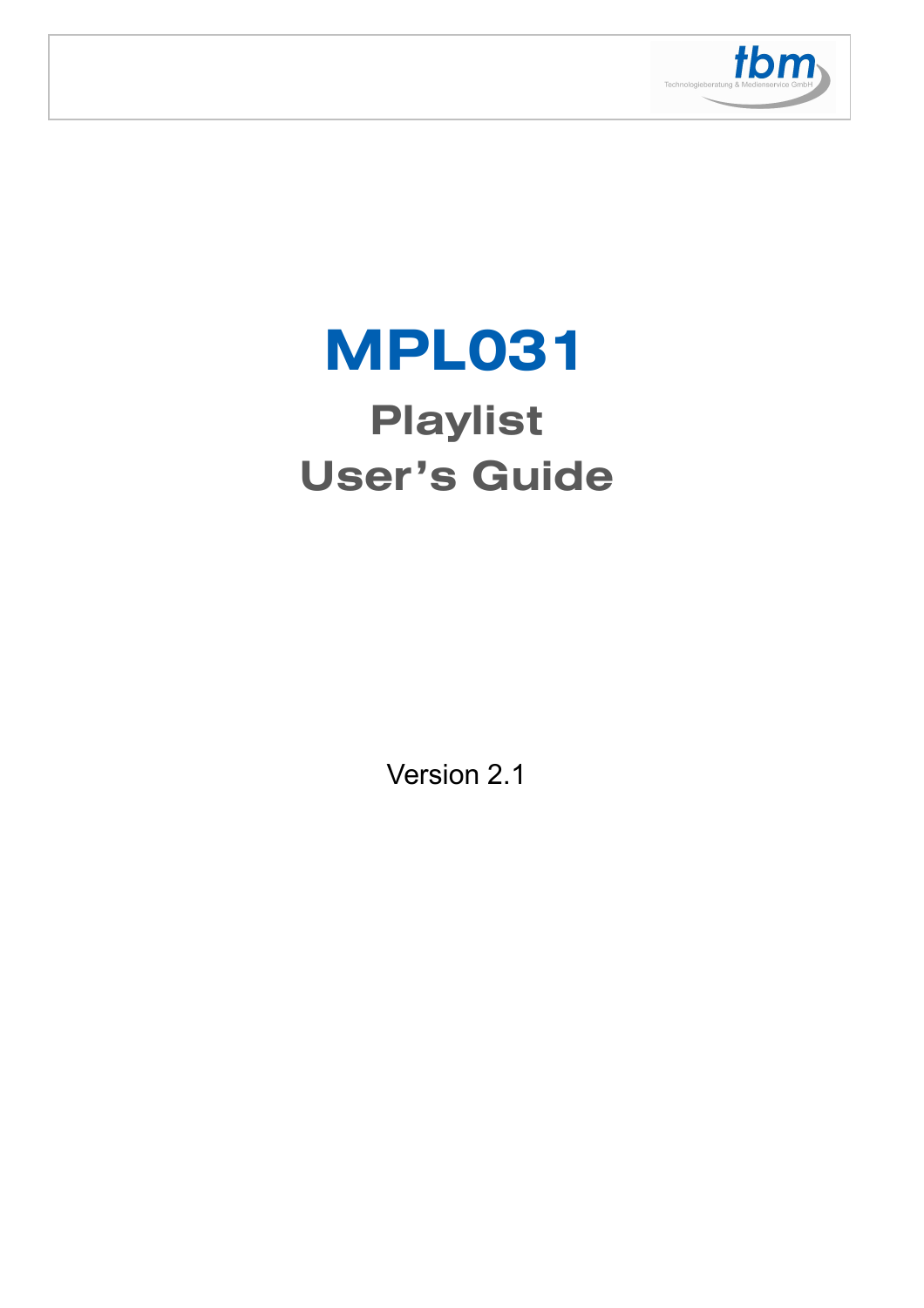

# [Index]

| 1.    |                  |    |
|-------|------------------|----|
| 1.1.  |                  |    |
| 2.    |                  |    |
| 3.    |                  |    |
|       |                  |    |
| 3.1.  |                  |    |
| 3.2.  |                  |    |
| 3.3.  |                  |    |
| 3.4.  |                  |    |
| 4.    |                  |    |
| 5.    |                  |    |
| 5.1.  |                  |    |
| 5.2.  |                  |    |
| 5.3.  |                  |    |
| 5.4.  |                  |    |
| 5.5.  |                  |    |
| 5.6.  |                  |    |
| 5.7.  |                  |    |
| 5.8.  |                  |    |
| 5.9.  |                  |    |
| 5.10. |                  |    |
| 5.11. |                  |    |
| 5.12. |                  |    |
| 5.13. | Do not Download. | 11 |
|       |                  |    |
| 6.1.  |                  |    |
| 6.2.  |                  |    |
| 6.3.  |                  |    |
| 6.4.  |                  |    |
| 6.5.  |                  |    |
| 6.6.  |                  |    |
| 7.    |                  |    |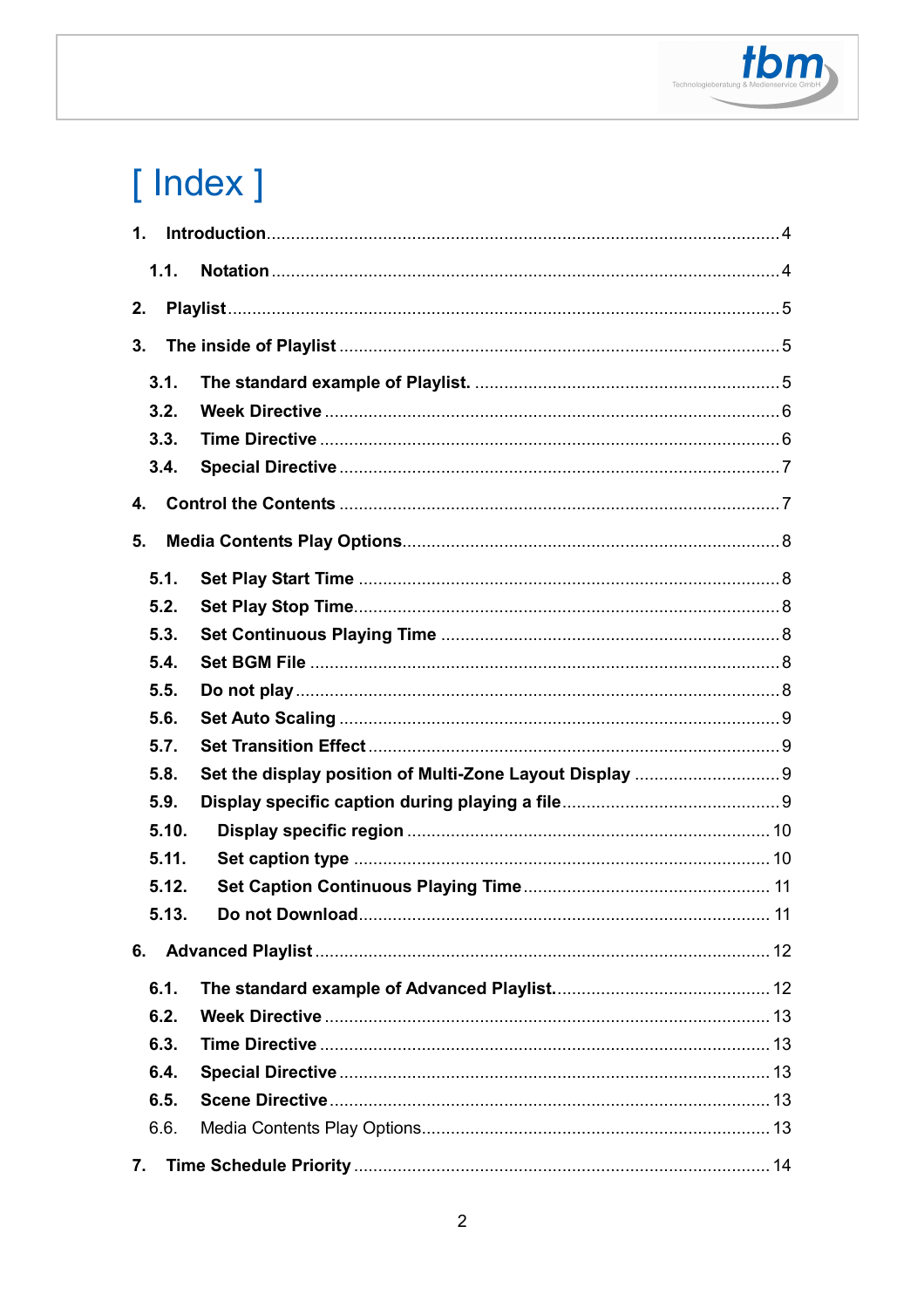

| 8.2. |  |
|------|--|
|      |  |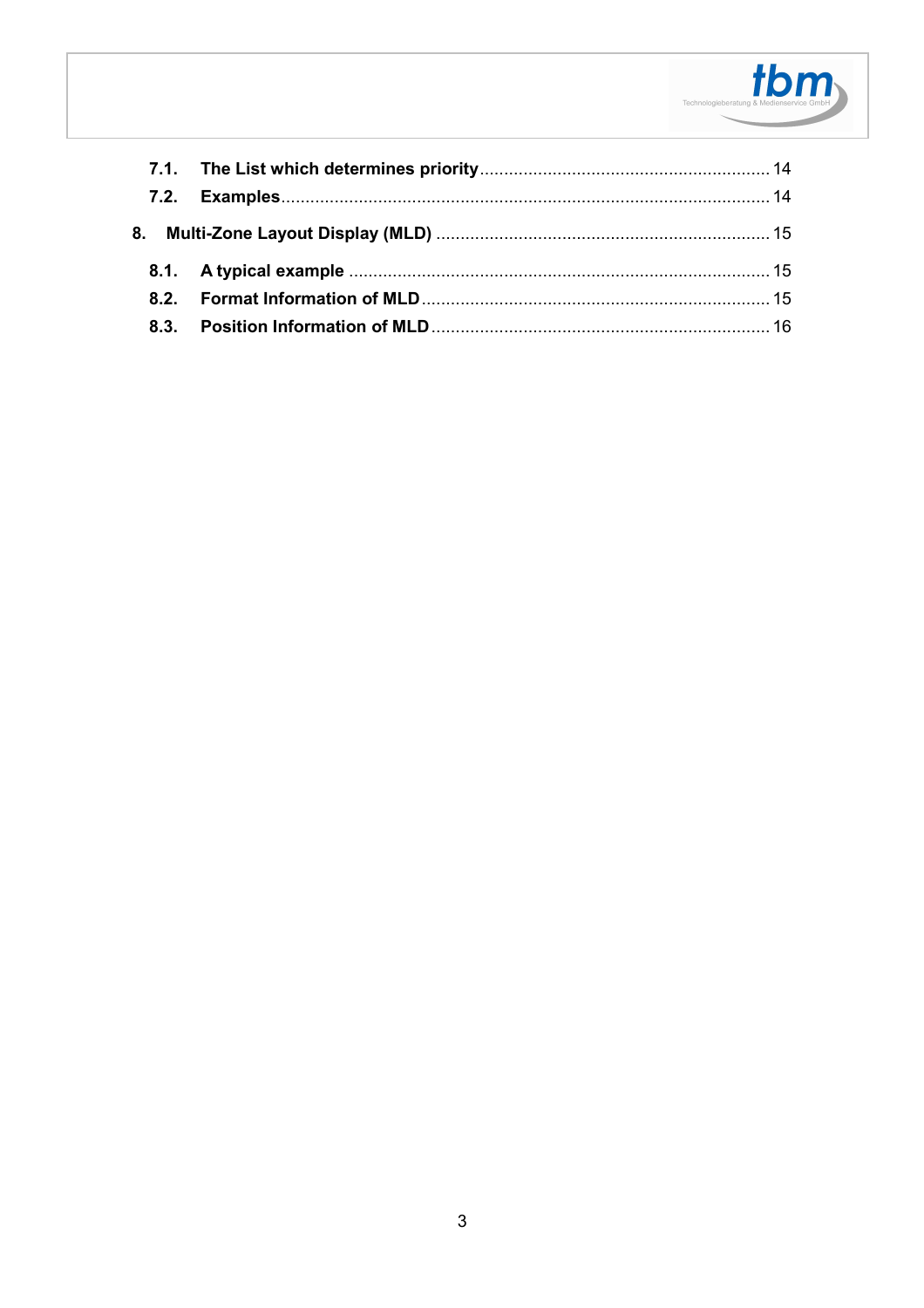

#### **1. Introduction**

#### **1.1. Notation**

This Documentation uses various labels and name that serve as your guides to operating this product.

#### Notational conventions

|                                                             | A "caution" indicates a section of the manual that requires special |  |  |
|-------------------------------------------------------------|---------------------------------------------------------------------|--|--|
| <b>Caution</b>                                              | attention.                                                          |  |  |
| <b>Reference</b>                                            | A "referene" provides information related to the current topic.     |  |  |
| <b>Example</b>                                              | An "example" indicates on example related to the current topic.     |  |  |
| A "note" provides supplementary information.<br><b>Note</b> |                                                                     |  |  |

#### ■ Naming Conventions

| MPL031 | MPL031 is networked digital signage player. It can play high<br>definition advertisement media contents such as photo and movie. |  |  |  |
|--------|----------------------------------------------------------------------------------------------------------------------------------|--|--|--|
| DSP    | The name of DSP(Digital Signage Player) in this document stands<br>for MPL031.                                                   |  |  |  |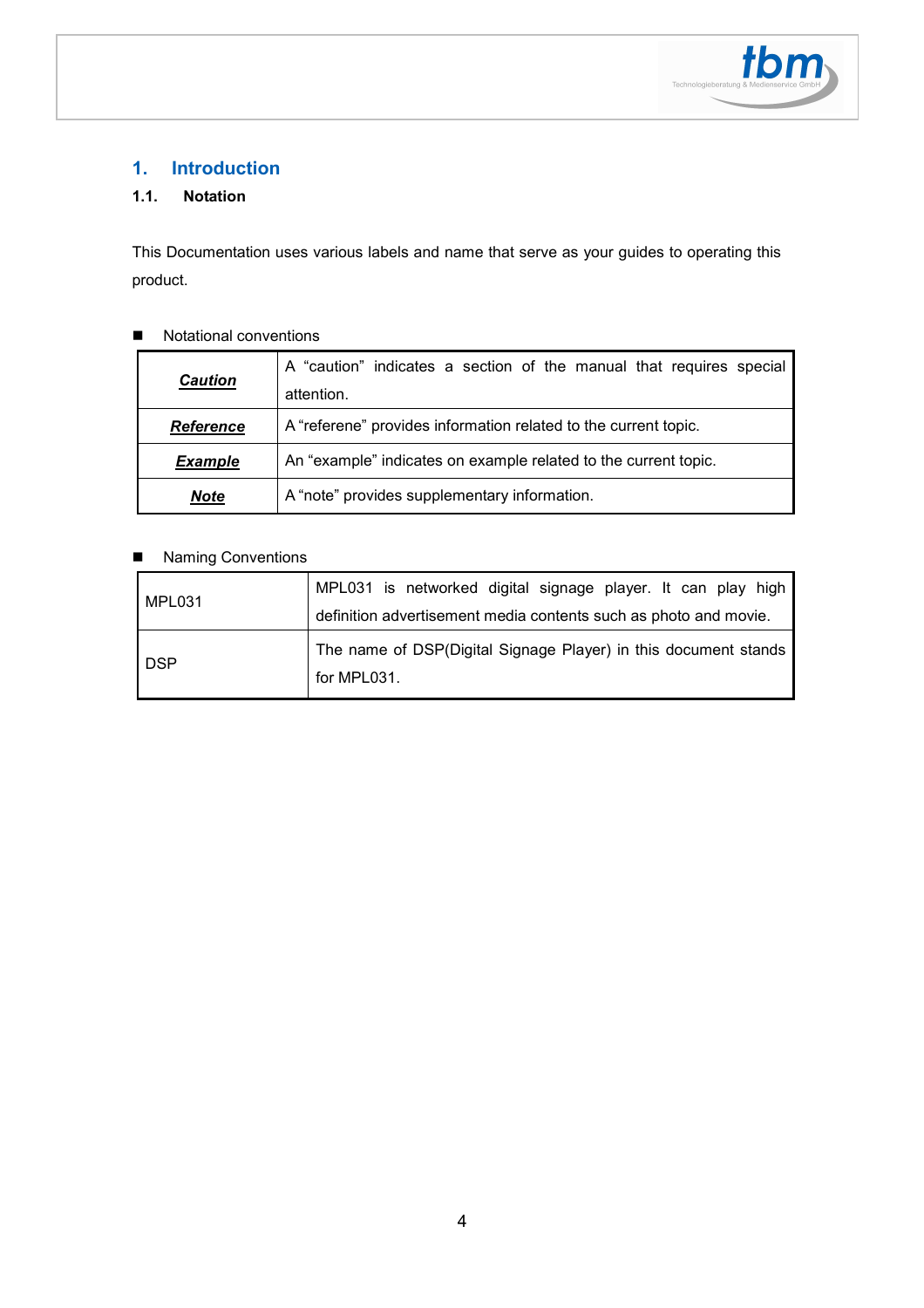

#### **2. Playlist**

The Playlist is used to handle contents lists. The file name is "playlist.txt".

The Playlist can be stored in the root folder of internal storage device, or in the Internet server folder.

#### **3. The inside of Playlist**

**3.1. The standard example of Playlist.** 

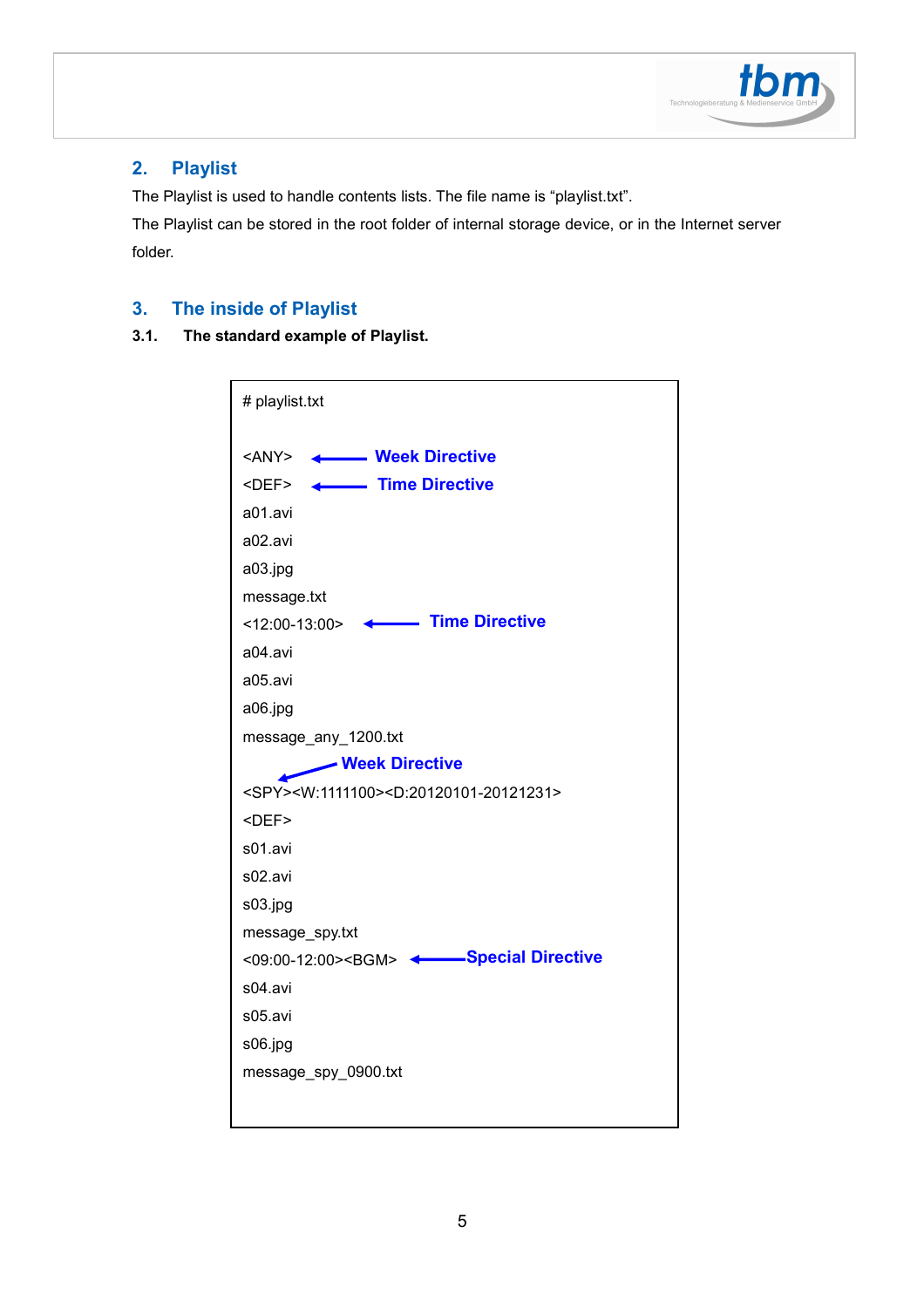

#### **3.2. Week Directive**

- Possible Directive: <SUN>, <MON>, <TUE>, <WED>, <THU>, <FRI>, <SAT>, <ANY>, <SPY>
- <SUN>, <MON>, <TUE>, <WED>, <THU>, <FRI>, and <SAT> stand for the play list on Sunday, Monday, Tuesday, Wednesday, Thursday, Friday, and Saturday respectively.
- <ANY> stands for the play list that plays as default day.
- <SPY> stands for the play list that plays at specified day of week and date. Additional option should be followed after <SPY> directive. Additional option can be <W:1111111>, <D:YYYYMMDD-YYYYMMDD>, <D:YYYYMMDDhhmm-YYYYMMDDhhmm> and <S:DD>. The example is as follows
	- <SPY><W:1000000><D:20120501-20120530>: play every Monday from 2012.05.01 to 2012.05.30
	- <SPY><W:111100>: play from Monday to Friday. do not play on the Saturday and Sunday.
	- <SPY><D:20120501-20120530>: play all day of week form 2012.05.01 to 2012.05.30
	- <SPY><D:201205011310-201205302350>: play all absolute time form 13:10 2012.05.01 to 23:50 2012.05.30.
	- $\checkmark$  <SPY><S:15>: play on the 15th day of each month.
	- $\checkmark$  <SPY>: it is the same as <ANY>

#### **3.3. Time Directive**

- Possible Directive:<HH:MM-HH:MM>, <HH:MM:SS-HH:MM:SS>, <HH:MM>, <DEF>
- The time directive depends on week directive on the previous line.
- <HH:MM-HH:MM> is used to play during a specific period. For example, <12:00-13:00> is used to play from 12:00 to 13:00.
- <HH:MM:SS-HH:MM:SS> is alst used to play during a specific period.
- <HH:MM> is used to play just one time at specific time. For example, <13:00> is used to play just one time at 13:00.
- <DEF> stand for the play list that plays as default time.
- Time directive max value is 1024.

*Caution* 

The Week Directive and the Time Directive MUST be included in the Playlist.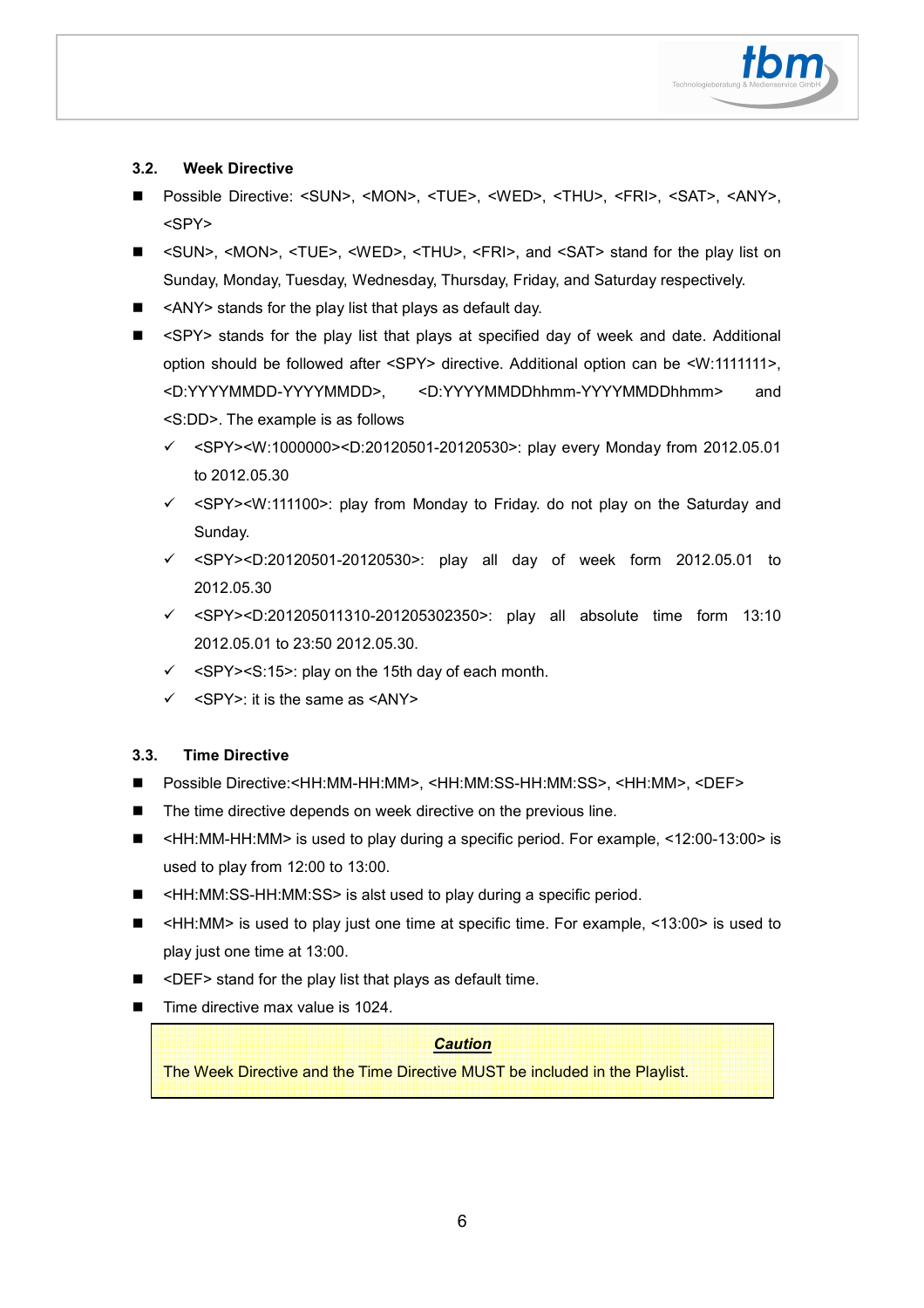

#### **3.4. Special Directive**

- Possible Directive: <BGM>, <Fxx>
- <BGM> as BGM directive can be used after time directive. This directive stands for background music mode in this time period. The movie is ignored at Playlist and play photo only with background music.
- # stand for comment for explanation.
- <Fxx> as Multi-Zone Layout Display (MLD) directive can be used after time directive. This directive stands for MLD mode. The "format.txt" file is required to use this mode.
- <BGM> and <Fxx> can't be used at the same time.

#### *Reference*

If you want to know more detail information for MLD mode, please refer to "6. Multi-Zone Layout Display".

#### **4. Control the Contents**

- Contents list should be written bottom of time directive.
- The media contents can be movie, photo, music, and caption file.
- The all of the contents file name can have full PATH information. PATH information have to start of "/". If there is no PATH information, the folder will be default PATH on server folder. For example, if the server IP address is 10.10.10.10, and the server folder name is "netcion", the contents are stored following location.
- The all of the contents file name have other http server or ftp server.
	- aaa.avi : http://10.10.10.10/netcion/aaa.avi
	- /data/01/bbb.avi : http://10.10.10.10/data/01/bbb.avi
	- √ /data/01/ccc.jpg|004:music/03/ddd.mp3 : http://10.10.10.10/data/01/ccc.jpg + http://10.10.10.10/music/03/ddd.mp3
	- data/01/eee.avi : http://10.10.10.10/netcion/data/01/eee.avi
	- $\checkmark$ http://10.20.30.40/music/04/fff.mp3 : http://10.20.30.40/music/04/fff.mp3
	- ftp://10.20.30.50/data/05/ggg.avi : ftp://10.20.30.50/data/05/ggg.avi
- User can give play options for all media contents. The "|nnn:" is used to give play option. The "nnn" can be following code number.

| <b>Caution</b>                                                                            |
|-------------------------------------------------------------------------------------------|
| You can use text format or BMP format as a caption file. In case of text format, the file |
| name has to start with "message" and end with ".txt" such as "message test123.txt". In    |
| case of BMP format, the file name has to start with "message" and end with ".bmp"         |
| such as "message test456.bmp".                                                            |
| Contents download with start of ftp:// or http:// need to set server internet mode.       |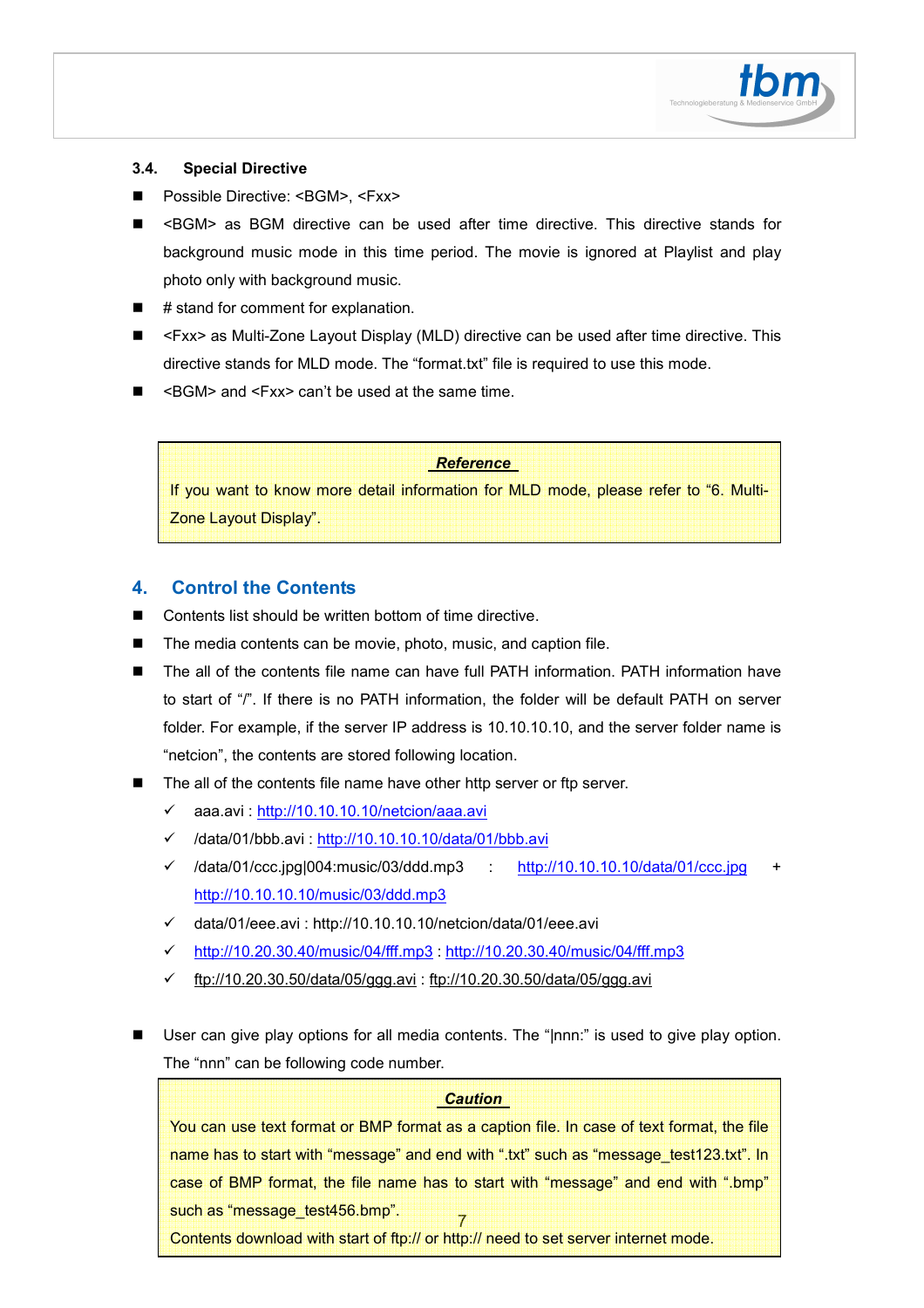

#### **5. Media Contents Play Options**

#### **5.1. Set Play Start Time**

- filename|001:MMDDhhmm
- filename |001:YYYYMMDDhhmm
- filename |001:hhmm
- filename |001:hhmmss
- Example: a.avi|001:07010900 -> enable a.avi to be played to 1, Jul 09:00.

#### **5.2. Set Play Stop Time**

- filename|002:MMDDhhmm
- filename |002:YYYYMMDDhhmm
- filename |002:hhmm
- filename |002:hhmmss
- Example: a.avi|001:07311800 -> enable a.avi to be played until 31, Jul 18:00.

#### **5.3. Set Continuous Playing Time**

- filename|003:ssss
- Example: b.jpg|003:0060 -> play b.jpg file during 60 seconds.

#### **5.4. Set BGM File**

- filenamel003:ssssl004:BGM file
- $\blacksquare$  This option is valid only when the file is photo.
- BGM file can have full file PATH like other contents.
- Example: b.jpg|003:0060|004:c.mp3 -> play b.jpg file during 60 seconds with back ground music c.mp3.

#### **5.5. Do not play**

- $\blacksquare$  filename $|005:1$
- This option causes the file not to play.
- Even though this option is used, the file is not removed from internal storage device.
- Example: a.avi|005:1 -> DSP doesn't play a.avi, but it doesn't remove this file from internal storage device.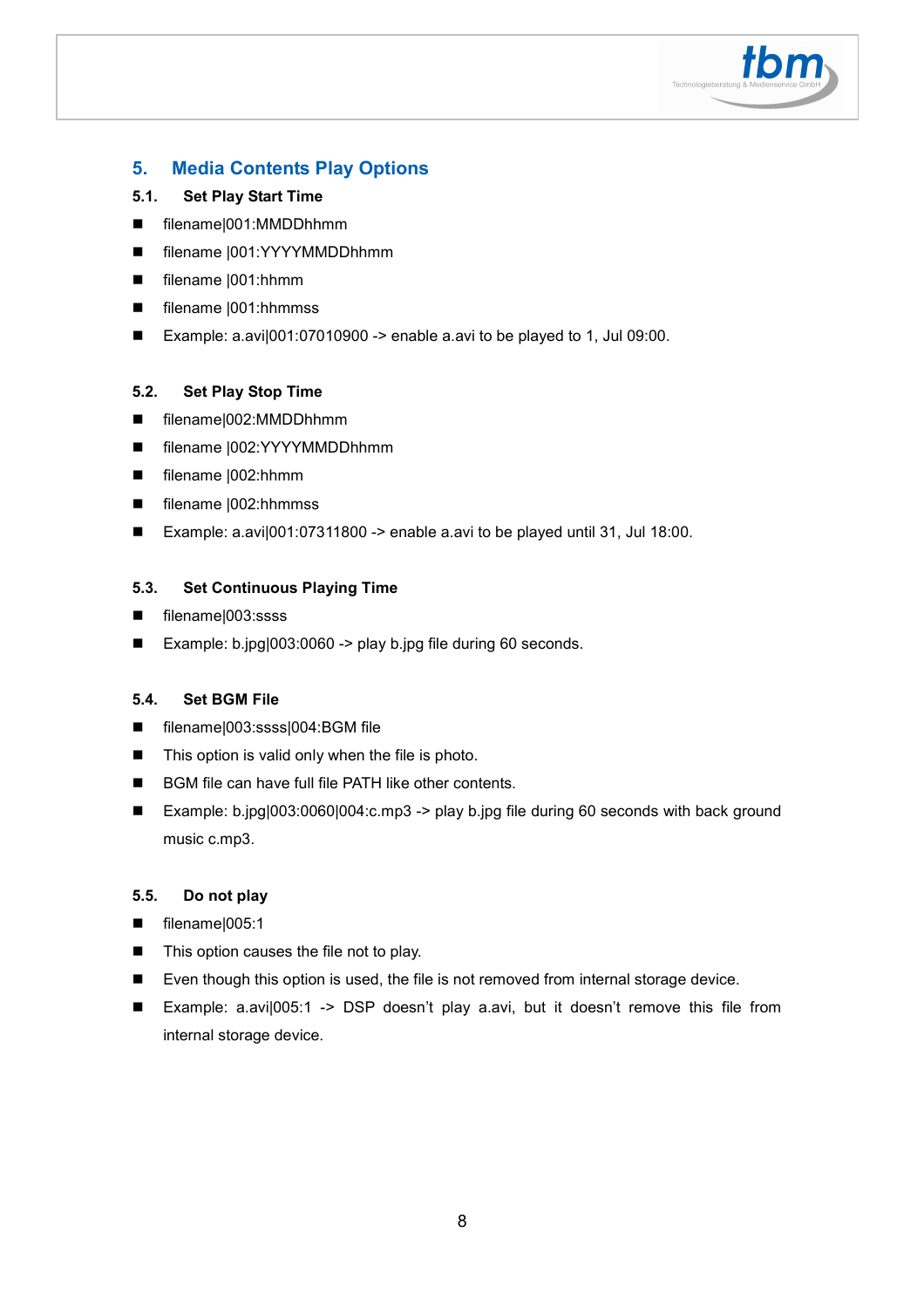

#### **5.6. Set Auto Scaling**

- filename|006:1 or filename|006:2
- The extension number 1 means enable auto scaling.
- The extension number 2 means disable auto scaling.

#### **5.7. Set Transition Effect**

- filenamel007:ee
- This option is valid only when this file and the next file are photo.
- Set slide effect between current contents and next contents.
- The "ee" can have following code number
	- $\checkmark$  01: Not Use
	- $\checkmark$ 02: Random
	- 03: Crossfade
	- 04: Rightward
	- $\checkmark$  05: Leftward
	- $\checkmark$  06: Upward
	- 07: Increase
	- $\checkmark$ 08: Downward
- Example: b.jpg|007:03 -> After playing b.jpg, if the next file is photo, DSP changes photo with Crossfade transition effect.

#### **5.8. Set the display position of Multi-Zone Layout Display**

- filename|008:xx
- Set the display position of Multi-Zone Layout Display for this file.
- This option is valid only when Multi-Zone Layout Display directive exists after time directive.
- Example: a.avi|008:01 -> DSP displays a.avi on display position 01 among display positions of Multi-Zone Layout Display.

#### **5.9. Display specific caption during playing a file**

- filename|009:caption\_filename
- Caption file can be message\_xxxx.txt and message\_xxxx.bmp.
- Caption file can have full file PATH.
- Specific caption is displayed during playing a file.
- Example: b.jpg|009:message\_aaa.txt -> message\_aaa.txt is displayed during playing b.jpg.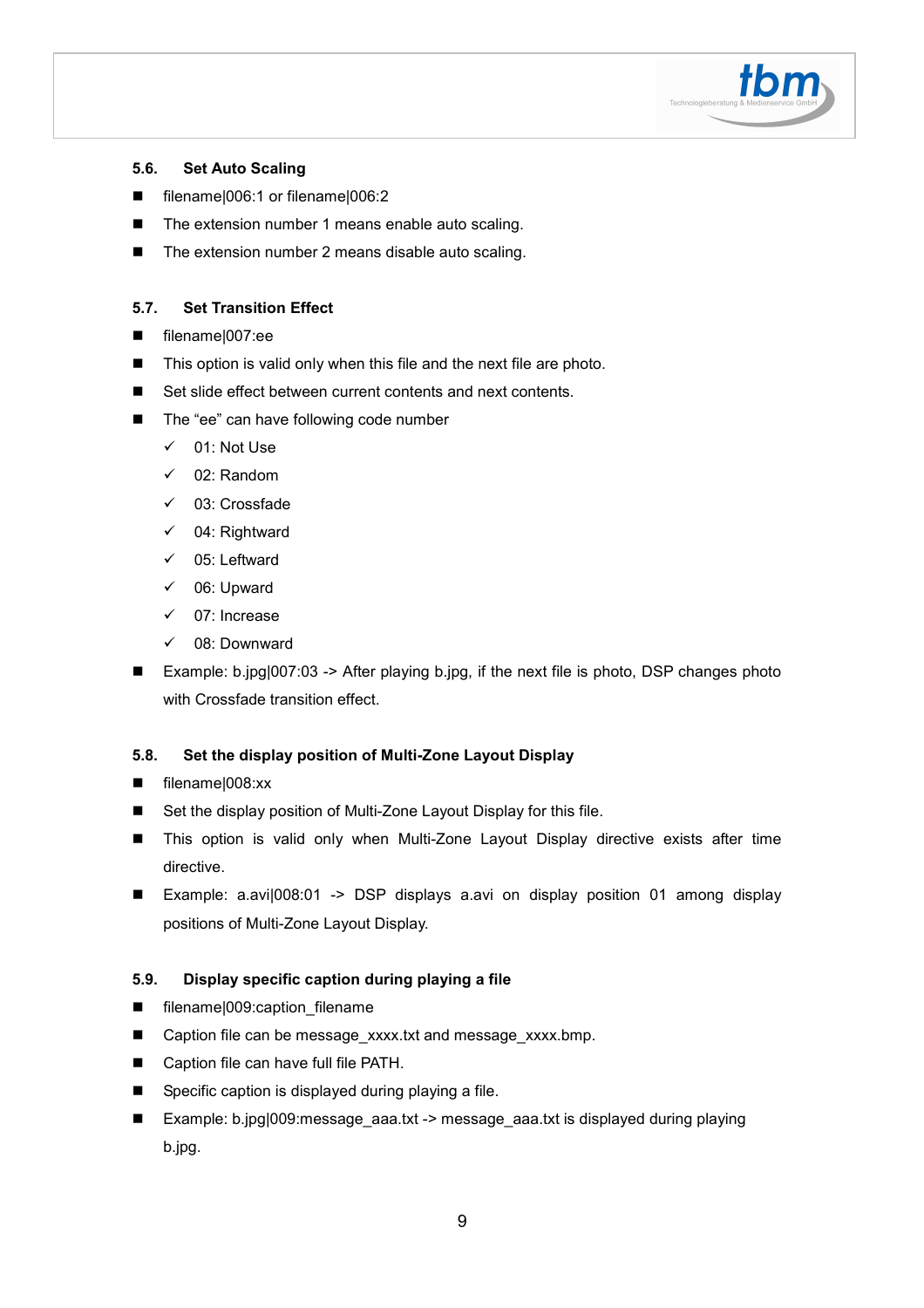#### **5.10. Display specific region**

- filename|010:{x},{y},{w},{h}
- Display specific region of a contents that can be picture or movie. Refer to following picture to know about the meaning of x, y, w, and h.
- x+y can't be greater than 10000, and also y+w can't be greater than 10000.
- Example: a.avi $|010:0,0,5000,5000\rightarrow\text{When playing a.avi, the specific region}(x=0, y=0,$ w=5000, h=5000) is displayed.



#### **5.11. Set caption type**

- caption\_filename|011:aa
- The "aa" can have following code number
	- $\checkmark$ 00: Scroll caption
	- $\checkmark$ 01: Left aligned static caption
	- $\checkmark$ 02: Right aligned static caption
	- $\checkmark$ 03: Top aligned static caption
	- $\checkmark$ 04: Bottom aligned static caption
	- $\checkmark$ 05: Center aligned static caption
	- $\checkmark$ 06: Left wrap around caption
	- $\checkmark$ 07: Right wrap around caption
	- $\checkmark$ 08: Upper wrap around caption
	- $\checkmark$ 09: Downward wrap around caption
	- $\checkmark$ 10: Left wrap stop caption
	- $\checkmark$ 11: Right wrap stop caption
	- $\checkmark$  12: Upper wrap stop caption
	- $\checkmark$ 13: Downward wrap stop caption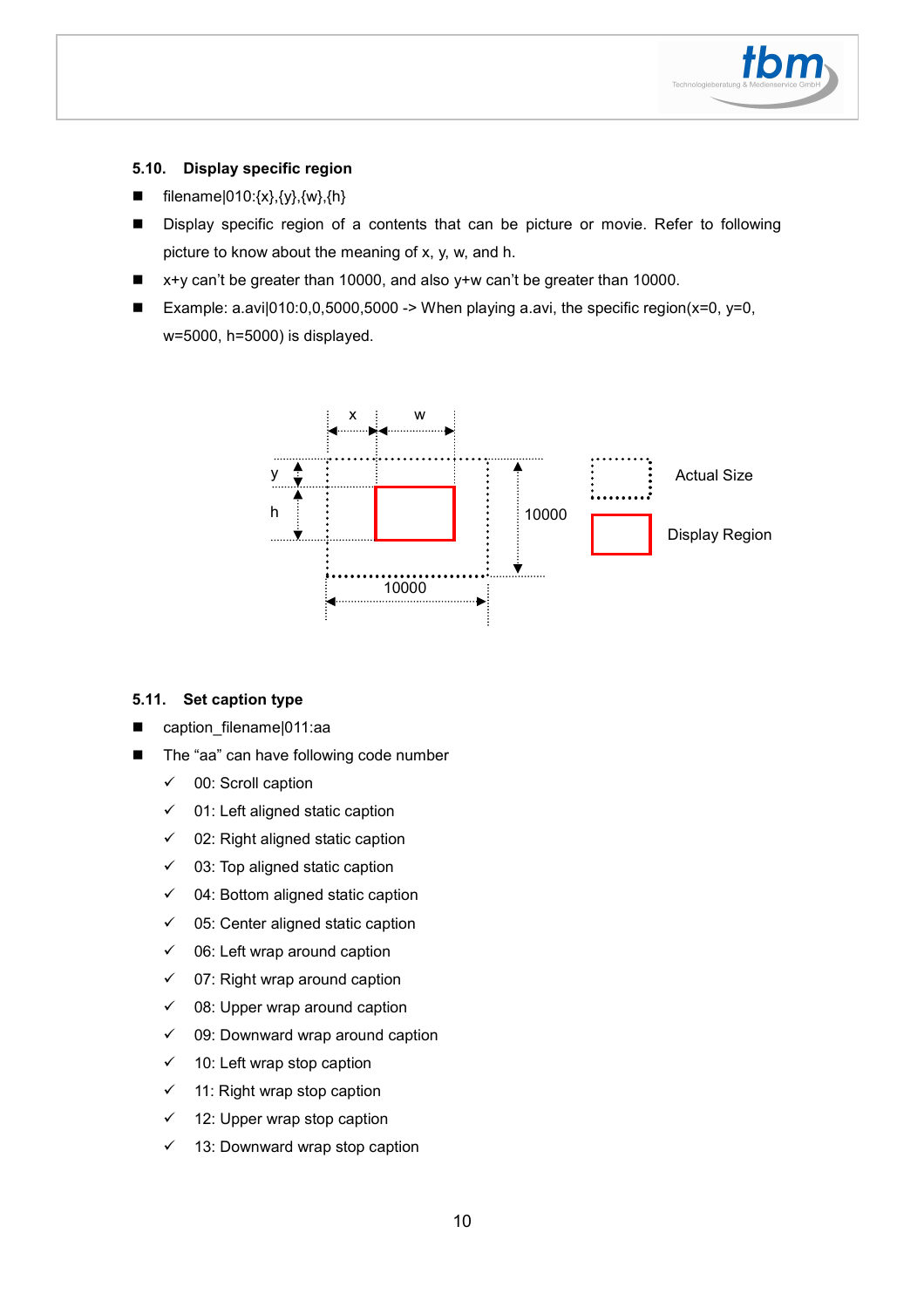

- Static caption must have Caption Continuous Playing Time(012), the caption continuous playing time specify the time for display.
- Wrap caption and Wrap stop caption must have Caption Continuous Playing Time(012), the caption continuous playing time specify the delay time before next caption.
- Example: message\_test.txt|008:04|003:10|011:05 -> Display message\_test.txt on the center of zone 4 without scrolling for 10 seconds.

#### **5.12. Set Caption Continuous Playing Time**

- caption filename|012:ssss
- This option is valid only when the file is caption.
- Example: message\_test.txt|011:05|012:0003 -> play message\_test.txt file during 60 seconds.

#### **5.13. Do not Download**

- filename|030:1
- This option must used by WebView or WebText layout.
- Example: http://10.20.30.40/video/aaa.avi -> play aaa.avi file but do not download.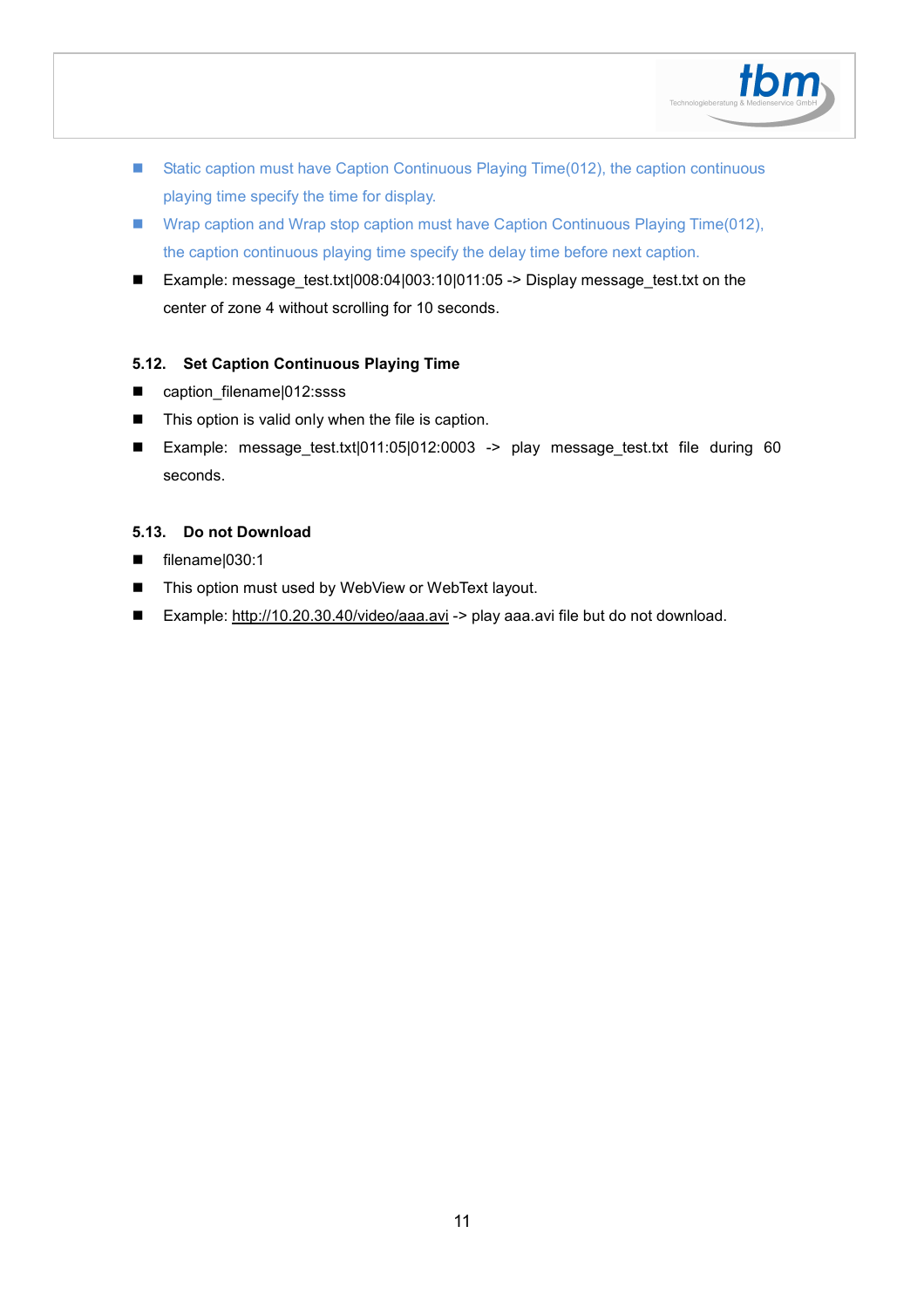

### **6. Advanced Playlist**

#### **6.1. The standard example of Advanced Playlist.**

The file name of Advanced Playlist is playlist.txt that is same as basic Playlist. The standard example is as follows.

| <scene01><f01><bgm>&lt;-&gt;&gt;&gt;&gt;&gt;&gt;&gt;<special directive<="" th=""><th></th></special></bgm></f01></scene01>         |  |
|------------------------------------------------------------------------------------------------------------------------------------|--|
| s01_01.avi 008:01 Scene Directive                                                                                                  |  |
| s01_02.jpg 008:01                                                                                                                  |  |
| s01_03.jpg 008:01                                                                                                                  |  |
| message_s01_04.txt 008:02                                                                                                          |  |
| <scene02><f02><bgm></bgm></f02></scene02>                                                                                          |  |
| s02_01.avi 008:01                                                                                                                  |  |
| s02_02.avi 008:01                                                                                                                  |  |
| s02_03.jpg 008:02                                                                                                                  |  |
| s02_04.jpg 008:02                                                                                                                  |  |
| message_s02_05.bmp 008:03                                                                                                          |  |
| <scene20><f03> &lt;&gt;&gt; &lt;&gt;&gt;&gt;&gt;&gt;&gt;&gt;&gt;&gt;&gt;&gt;&gt; &lt;&gt;&gt;&gt;Special Directive</f03></scene20> |  |
| s20_01.avi 008:01 Scene Directive                                                                                                  |  |
| s20_02.avi 008:01                                                                                                                  |  |
| s20_03.jpg 008:02                                                                                                                  |  |
| s20_04.jpg 008:02                                                                                                                  |  |
| <any> &lt;&gt;&gt;&gt; Week Directive</any>                                                                                        |  |
| <def> &lt;&gt;&gt;&gt;&gt;&gt;&gt;&gt;&gt;&gt;&gt;&gt;&gt;&gt;&gt;&gt;&gt;</def>                                                   |  |
| :SCENE01                                                                                                                           |  |
| <12:00-13:00> <<<<<<>>> Time Directive                                                                                             |  |
| :SCENE02                                                                                                                           |  |
|                                                                                                                                    |  |
| <spy><w:0000011><d:20120801-20120831></d:20120801-20120831></w:0000011></spy>                                                      |  |
| <def></def>                                                                                                                        |  |
| :SCENE01<br>The use of Scene                                                                                                       |  |
| :SCENE02                                                                                                                           |  |
| :SCENE02                                                                                                                           |  |
| :SCENE03                                                                                                                           |  |
|                                                                                                                                    |  |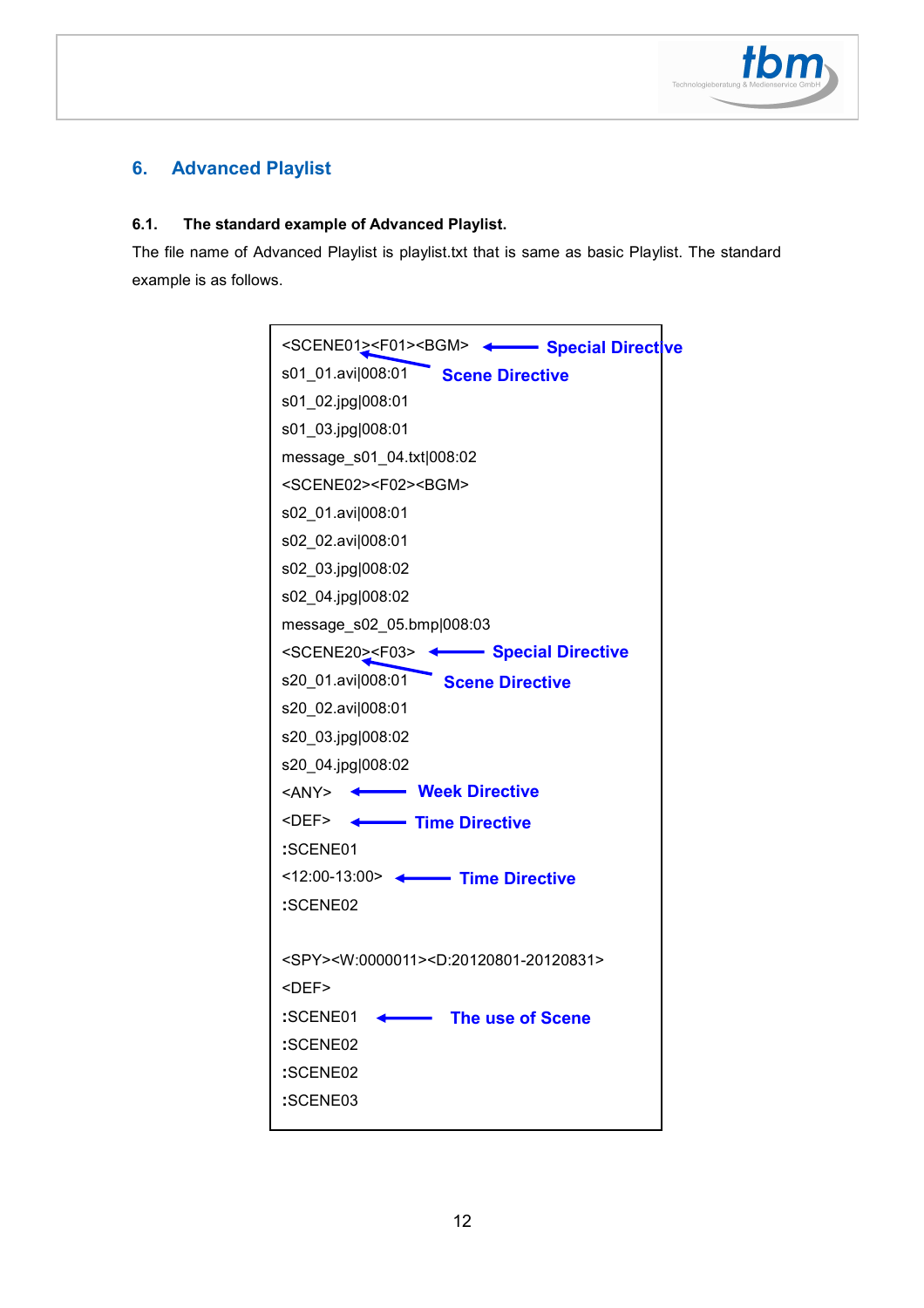

#### **6.2. Week Directive**

The usage of this directive is same as basic Playlist.

#### **6.3. Time Directive**

The usage of this directive is same as basic Playlist.

#### **6.4. Special Directive**

In the basic Playlist, special directive may be used after time directive, but, in the Advanced Playlist, special directive may be used after Scene directive. MLD directive such as <F01> **MUST** be used in the Advanced Playlist. The usage of this directive is same as basic Playlist. The special directive <PT:xxxxx> after Scene directive is used for set play time. The xxxxx specify play time(second).

#### **6.5. Scene Directive**

This directive defines a Scene. The Scene is a basic unit of the Advanced Playlist. MLD directive such as <F01>, contents, and the display position of MLD such as "008:01" **MUST** be used with this Scene Directive. Write Scene number such as ":SCENE01" below Time Directive to use a Scene. Each Scene is finished when the video zone of MLD is finished. On Saturday and Sunday, DSP plays as follows.



#### **6.6. Media Contents Play Options**

The usage of these options is same as basic Playlist. Display position of MLD **MUST** be used in the Advanced Playlist.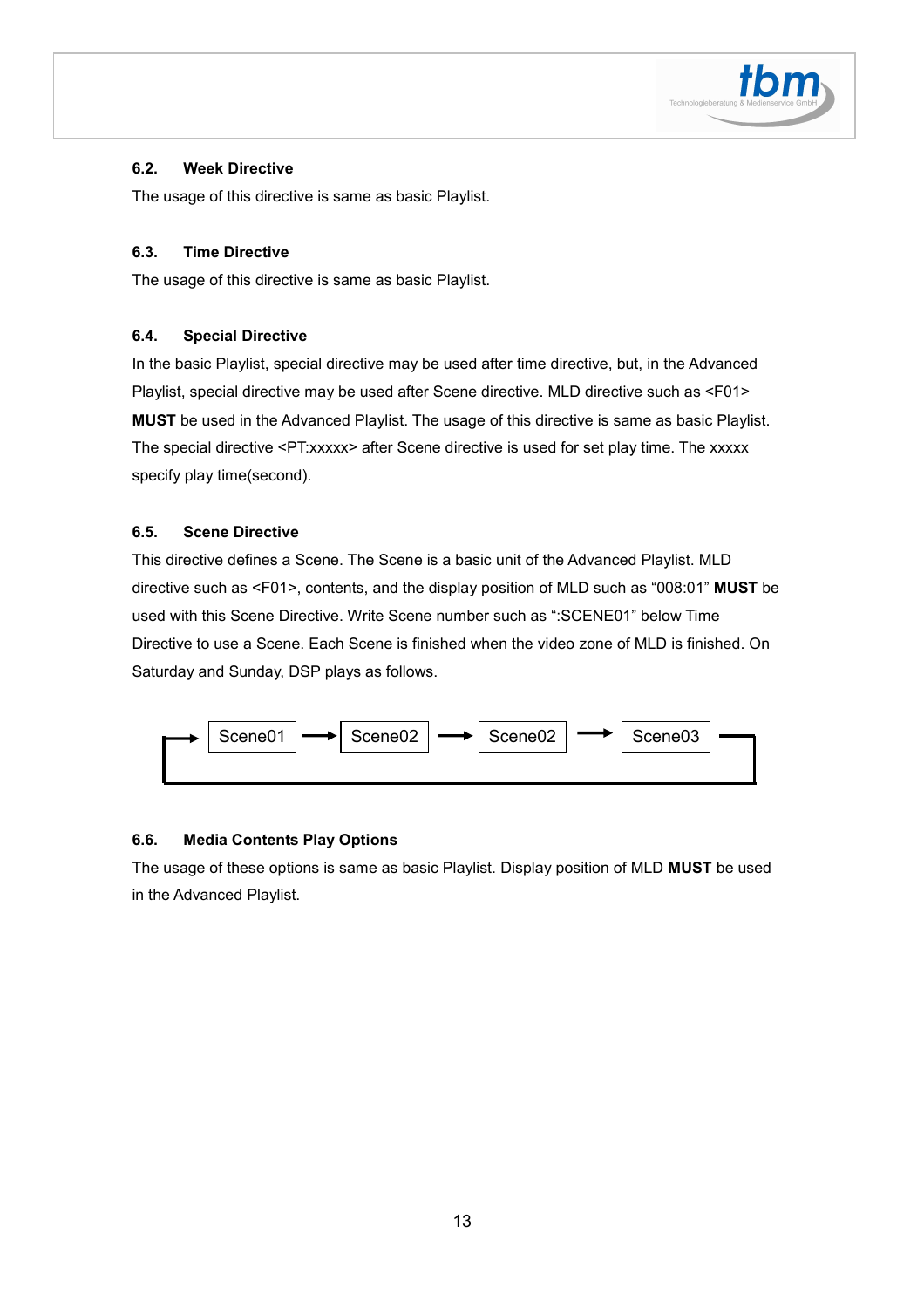#### **7. Time Schedule Priority**

Time schedule is basic unit in a Playlist. A Playlist is composed of time schedules. DSP plays only one time schedule that has the highest priority among the time schedules that meet time condition. The priority is determined by combination of Week directive, Time directive, and Special directive. The bigger the priority value, the higher the priority.

| List                                  | Example                                                | Priority value |
|---------------------------------------|--------------------------------------------------------|----------------|
| Specifying a day of a month           | $<$ SPY $>$ $<$ S:15 $>$                               | 30             |
| Once time play                        | <12:00>                                                | 15             |
| Specifying start date and end date    | <spy><d:20120801-20120831></d:20120801-20120831></spy> | 10             |
| Specifying days of the week           | <spy><w:1111000></w:1111000></spy>                     | 8              |
|                                       | $ MON> \sim$ $ M>$                                     |                |
| Specifying start time and end time of | $<$ 09:00-10:00 $>$                                    | 6              |
| a day                                 |                                                        |                |

#### **7.1. The List which determines priority**

#### **7.2. Examples**



| <b>Time Schedule</b>                  |   | 3  |    | 5  |
|---------------------------------------|---|----|----|----|
| Specifying a day of a month           |   | 30 |    |    |
| Specifying start date and end date    |   |    | 10 |    |
| Specifying days of the week           |   |    |    |    |
| Specifying start time and end time of | 6 |    |    | 6  |
| a day                                 |   |    |    |    |
| Calculated priority value             |   | 30 |    | 14 |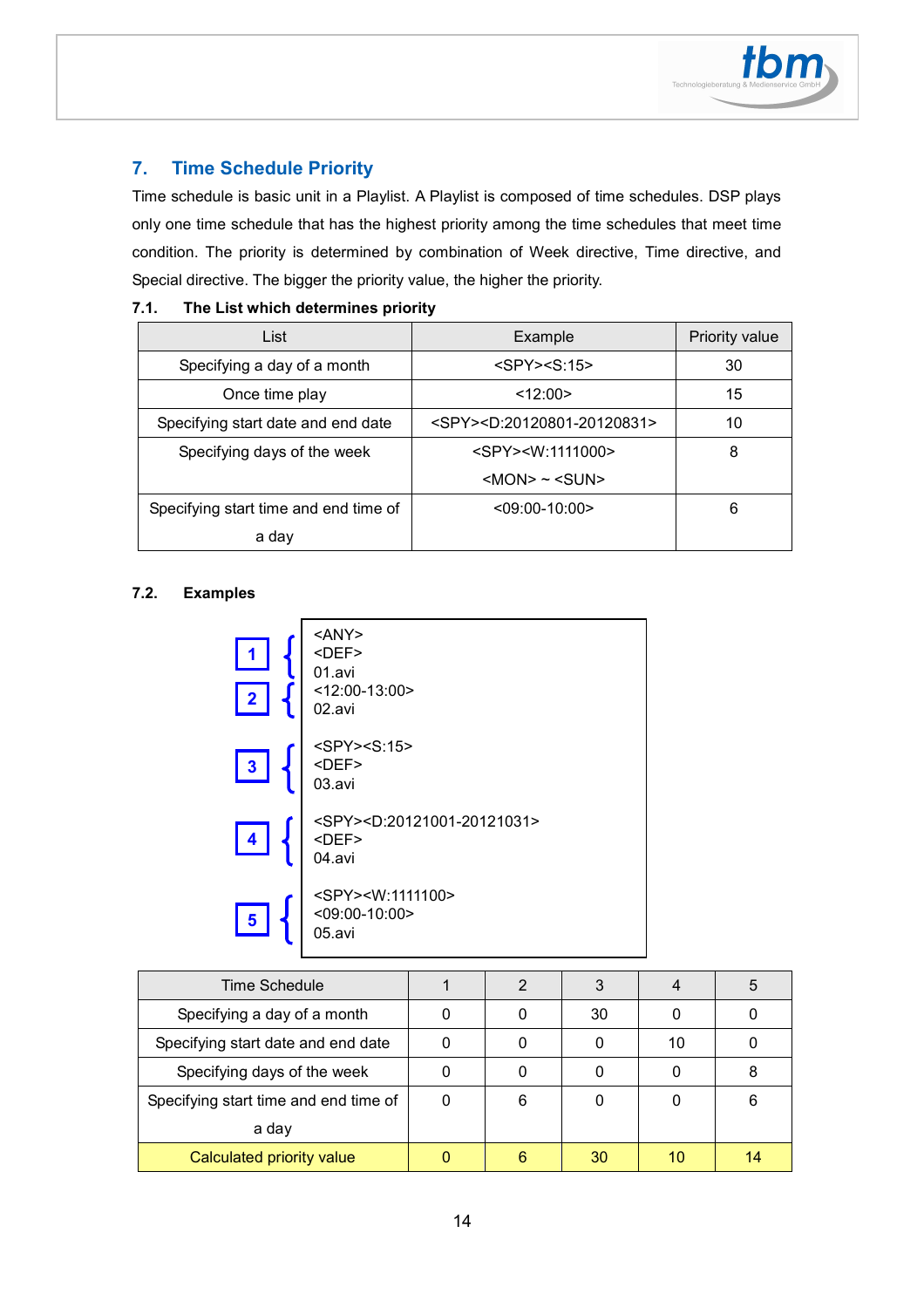

#### **8. Multi-Zone Layout Display (MLD)**

DSP support free Multi-Zone Layout Display (MLD). User can display various style of screen layout with this free MLD function.

MLD requires two files, "format.txt" and "playlist.txt". This two files must be stored in internal storage device or in the Internet server folder.

#### **8.1. A typical example**

A typical example of MLD is as follows.



#### **8.2. Format Information of MLD**

<FORMAT01>, <FORMAT02> describe the format number of MLD. If you want to apply <FORMAT01>, you have to use <F01> directive in the Playlist. And if you want to apply <FORMAT01>, you have to use <F01> directive in the Playlist.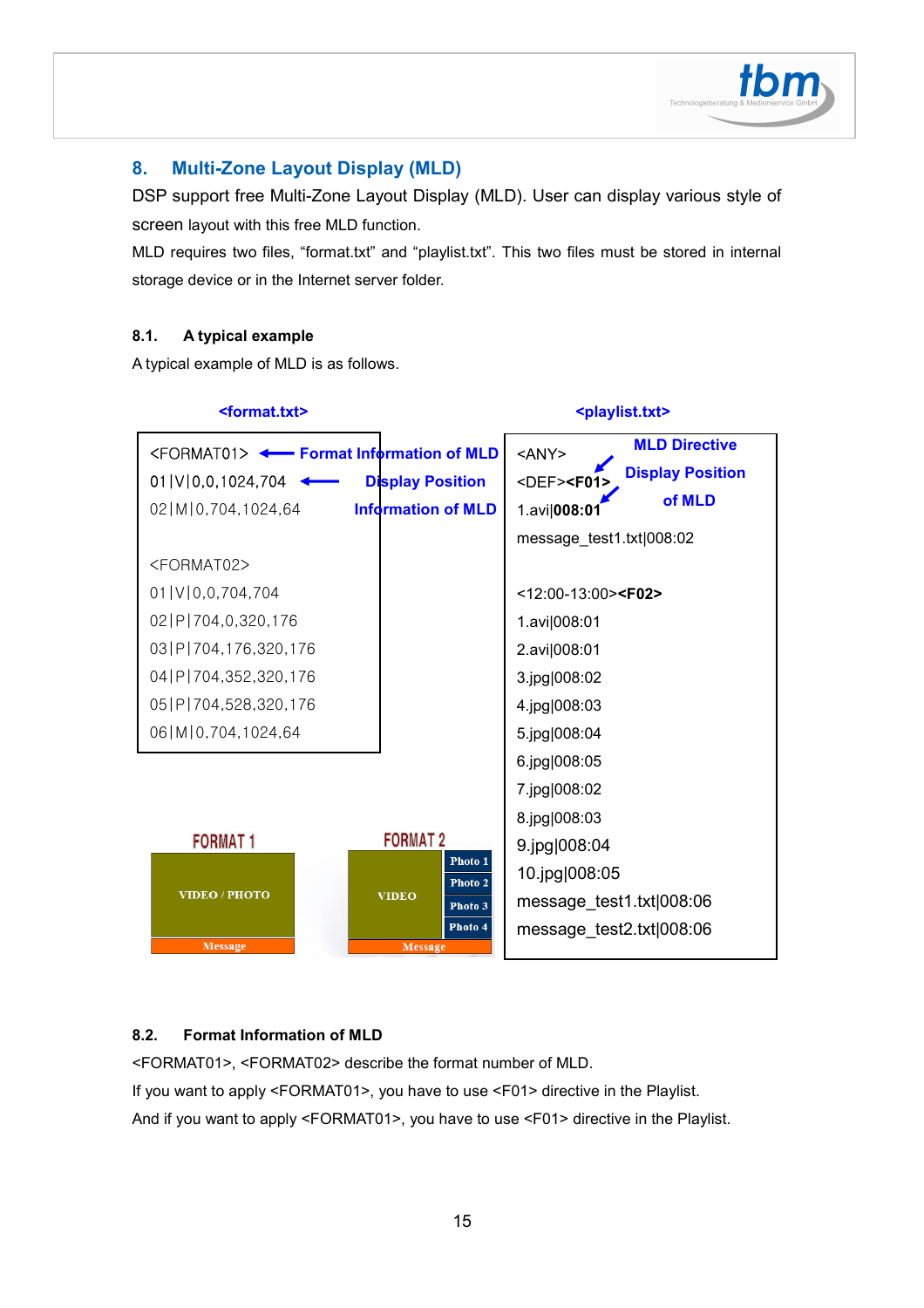#### **8.3. Position Information of MLD**

A position information of MLD is described as "display\_position | media\_type | options".

- display zone: It means the display position of MLD and is expressed such as 01, 02, or 03. It is used to describe display zone of corresponding file in the Playlist.
- media type: It means a media type which is used in display position of MLD. "V" means video or photo, "P" means photo, "M" means caption, "C" means clock, "B" means background picture, "F" means background fill, "D" means DTV out, "W" means Web View, "T" means Web Text, and "S" means overall size of MLD.
- options: It means X position, Y position, X length, Y length and so on. It depends on media\_type.
- V: X position, Y position, X length, Y length
- V: X position, Y position, X length, Y length, transparent
	- $\div$  transparent: 0x00~0xFF, effect only picture file
- P: X position, Y position, X length, Y length
- P: X position, Y position, X length, Y length, transparent
	- $\div$  transparent: 0x00~0xFF
- M: X position, Y position, X length, Y length
- $\checkmark$  M: X position, Y position, X length, Y length, portrait, direction, font size, speed, text color, background color
- M: X position, Y position, X length, Y length, portrait, direction, font size, speed, text color, background color, transparent
	- $\diamond$  portrait: 0=landscape, 1=portrait
	- $\Diamond$  direction: 0=leftward, 1=rightward, 2=upward, 3=downward
	- $\Diamond$  font size: -1=use local setting, others=font size
	- $\diamond$  speed: -1=use local setting, others=speed(it is possible from 5 to 99, 5 is fastest)
	- $\div$  text color: -1=use local setting, others=test color(example: red=0xFF000080, blue=0x0000FF80)
	- $\Diamond$  background color: -1=use local setting, others=background color(example: red=0xFF000080, blue=0x0000FF80)
	- $\div$  transparent: 0x00~0xFF
- $\checkmark$ C: X position, Y position, X length, Y length
- C: X position, Y position, X length, Y length, portrait, direction, font size, alignment, text color, background color
- C: X position, Y position, X length, Y length, portrait, direction, font size, alignment, text color, background color," time display"
- $\checkmark$ C: X position, Y position, X length, Y length, portrait, direction, font size, alignment, text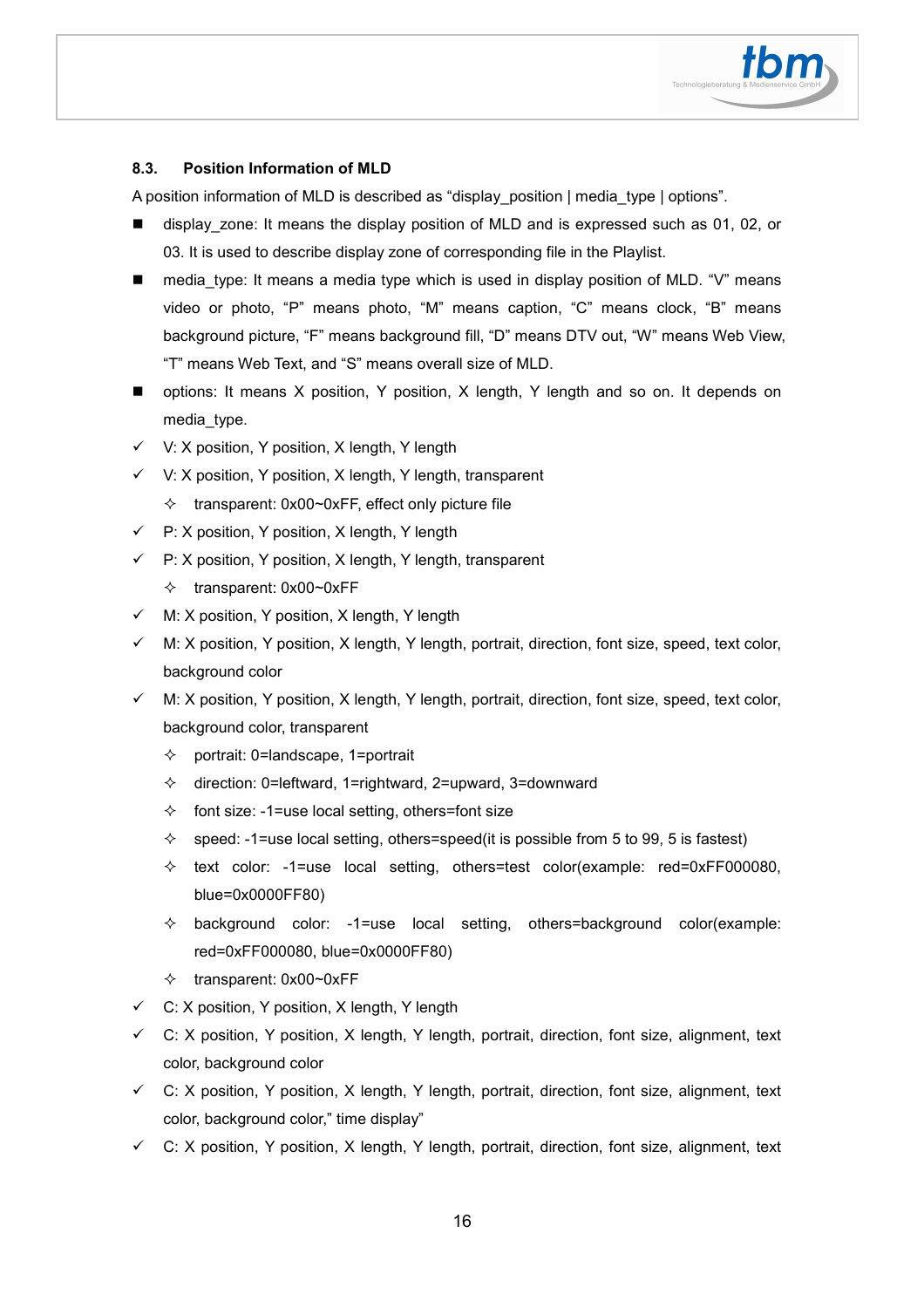

color, background color," time display", transparent

- $\diamond$  portrait: 0=landscape, 1=portrait
- $\Diamond$  direction: don't care
- $\div$  font size: -1=use local setting, others=font size
- $\Diamond$  alignment: -1=default, 1=left alignment, 2=center alignment, 3=right alignment, (default is center alignment)
- $\div$  text color: -1=use local setting, others=test color(example: red=0xFF000080, blue=0x0000FF80)
- $\Diamond$  background color: -1=use local setting, others=background color(example: red=0xFF000080, blue=0x0000FF80)
- $\diamond$  time display: -1 = use local setting,

Others = YYYY:year, MM:month, DD:day, W:week day, APM: use of TOD clock, hh:hour, mm:minute, ss:second, others special characters.

- $\div$  transparent: 0x00~0xFF
- B: X position, Y position, X length, Y length
- F: X position, Y position, X length, Y length, color
	- $\div$  color: fill color(example: red=0xFF0000FF, blue=0x0000FFFF)
- D: X position, Y position, X length, Y length
- D: X position, Y position, X length, Y length, channel number
	- $\Leftrightarrow$  channel number: virtual channel number
- W: X position, Y position, X length, Y length
- W: X position, Y position, X length, Y length, transparent
	- $\div$  transparent: 0x00~0xFF
	- $\Diamond$  Only support picture contents
- T: X position, Y position, X length, Y length, portrait, direction, font size, speed, text color, background color, transparent
	- $\Diamond$  portrait: 0=landscape, 1=portrait
	- $\Leftrightarrow$  direction: don't care
	- $\Diamond$  font size: -1=use local setting, others=font size
	- $\Diamond$  alignment: -1=default, 1=left alignment, 2=center alignment, 3=right alignment, (default is center alignment)
	- $\div$  text color: -1=use local setting, others=test color(example: red=0xFF000080, blue=0x0000FF80)
	- $\Diamond$  background color: -1=use local setting, others=background color(example: red=0xFF000080, blue=0x0000FF80)
	- $\div$  transparent: 0x00~0xFF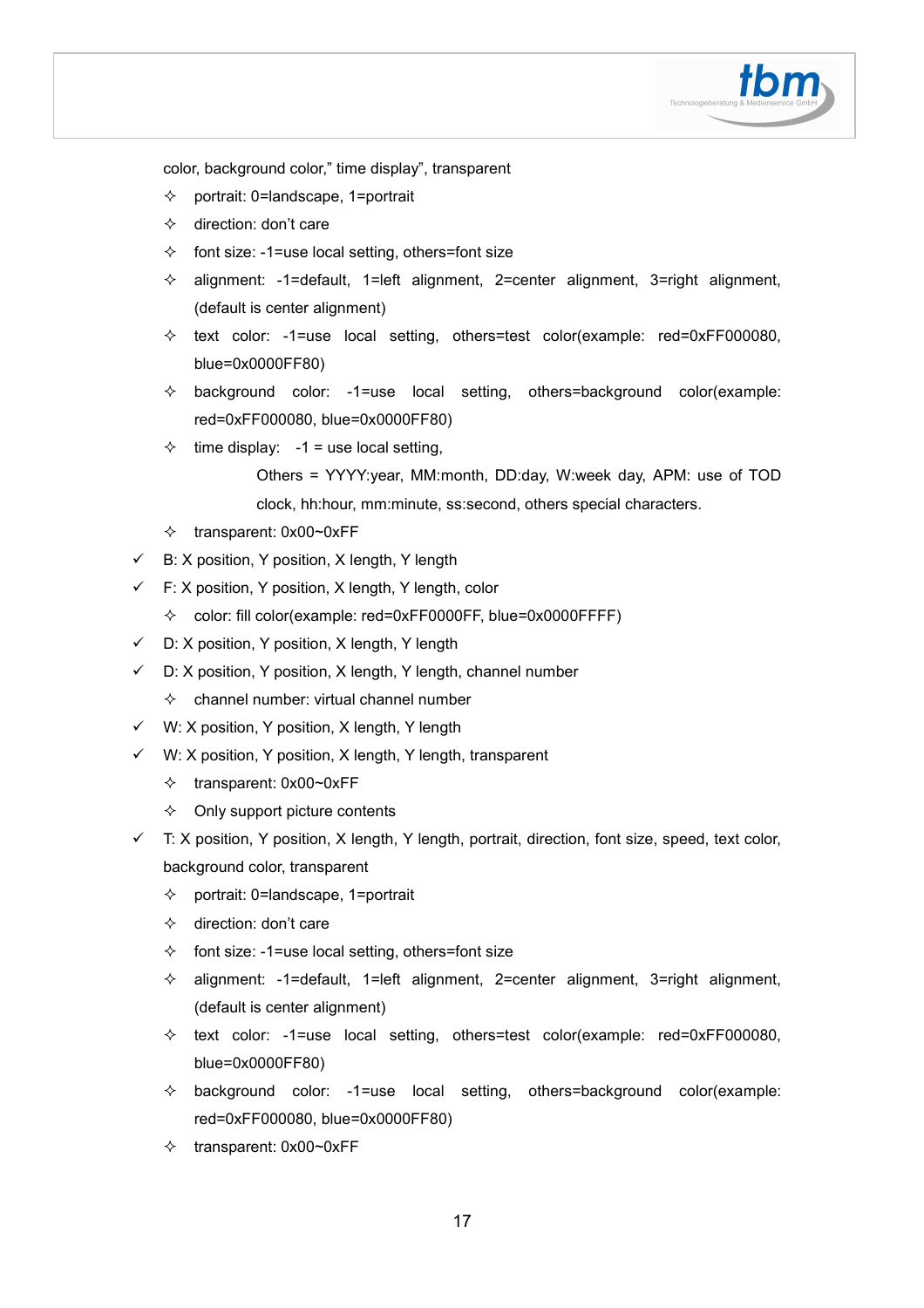

 $\checkmark$ S: X position, Y position, X length, Y length

#### **Example**

- $\checkmark$  01|V|0,0,704,704 => X position is 0, Y position is 0, X length is 704 pixel, and Y length is 704 pixel for zone 01. Videos or pictures are displayed on this zone.
- $\checkmark$  02|P|512,0,512,384 => X position is 512, Y position is 0, X length is 512 pixel, and Y length is 384 pixel for zone 02. Pictures are displayed on this zone.
- $\checkmark$  03|M|0,700,1024,68 => X position is 0, Y position is 700, X length is 1024 pixel, and Y length is 68 pixel for zone 03. Captions (text format, BMP format, or RSS format) are displayed on this zone. Other properties are determined by local settings.
- 03|M|0,700,1024,68,0,0,60,20,0xFF000080,0x0000FF80 => X position is 0, Y position is 700, X length is 1024 pixel, and Y length is 68 pixel for zone 03. Captions (text format, BMP format, or RSS format) are displayed on this zone. Type is landscape, direction is leftward, font size is 60, speed is 20, text color is 0xFF000080, and background color is 0x0000FF80 for this captions.
- $\checkmark$  04|C|950,0,74,50 => X position is 950, Y position is 0, X length is 74 pixel, and Y length is 50 pixel for zone 04. Clock is displayed on this zone. Other properties are determined by local settings.
- 04|C|950,0,74,50,0,0,60,0,0xFF000080,0x0000FF80 => X position is 950, Y position is 0, X length is 74 pixel, and Y length is 50 pixel for zone 04. Clock is displayed on this zone. Type is landscape, font size is 60, text color is 0xFF000080, and background color is 0x0000FF80 for this captions.
- $\checkmark$  05|B|0,0,1024,768 => X position is 0, Y position is 0, X length is 1024 pixel, and Y length is 768 pixel for zone 05. Display background screen on this zone.
- $\checkmark$  06|D|0,0,704,704,0,0,14 => X position is 0, Y position is 0, X length is 704 pixel, and Y length is 704 pixel for zone 06. DTV is displayed on this zone. Other properties are determined by local settings.
- $\checkmark$  06|D|0,0,704,704 => X position is 0, Y position is 0, X length is 704 pixel, and Y length is 704 pixel for zone 06. DTV is displayed on this zone. Modulation type is 8VSB, reception type is Air, and channel number is 14.
- $\checkmark$  07|S|0,0,1024,768 => X length is 1024 and Y length is 768 for overall MLD size. Other zone should be within this area. X position and Y position are not used here.